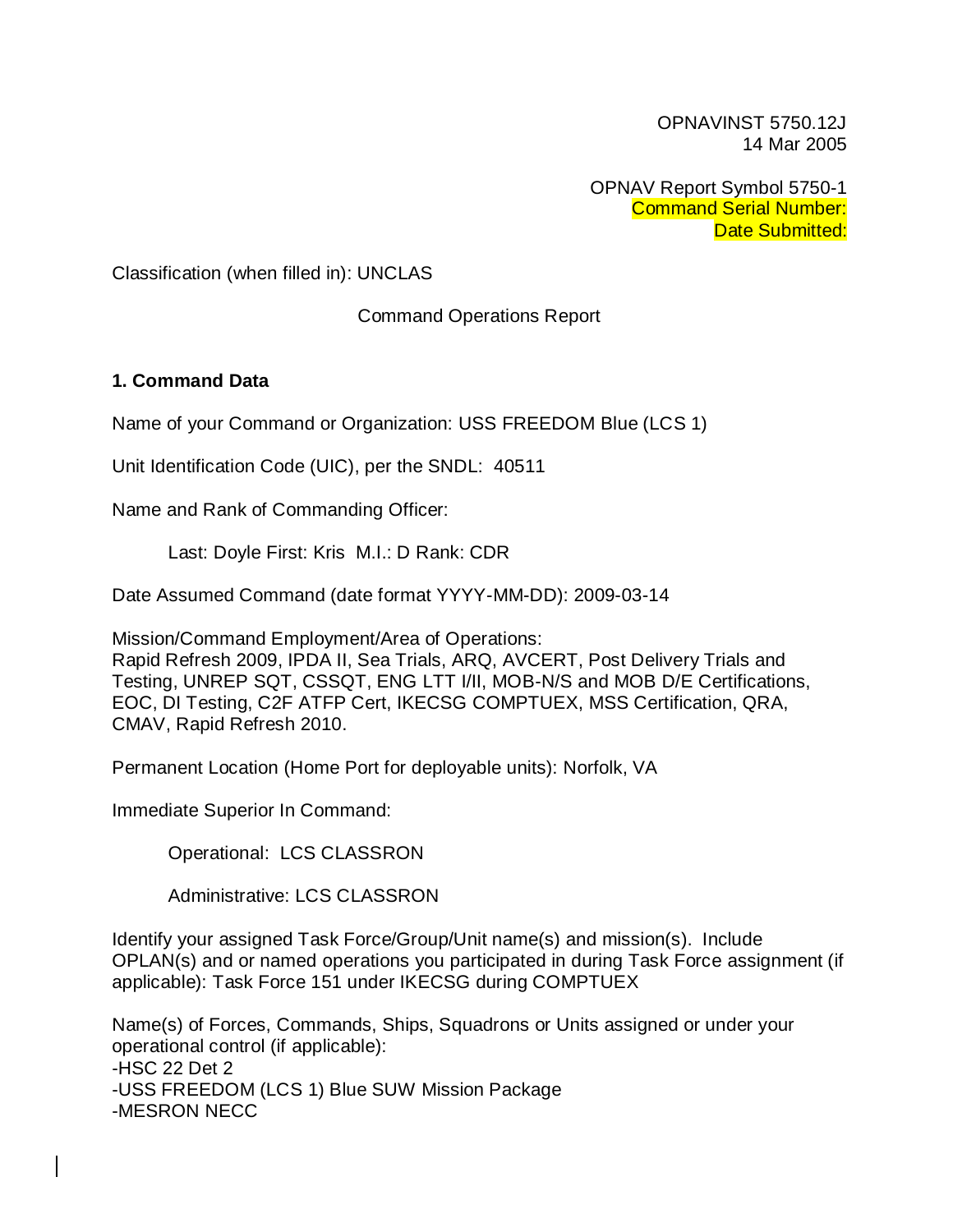Type and number of Aircraft Assigned and Tail Codes, if applicable: -HSC 22 Det 2 MH-60S Crusader 00

Commands, Detachments or Units deployed on board or stationed aboard as tenant activities (as applicable): N/A

Number of Personnel Assigned: -Core Crew: Officers: 8 Enlisted: 32 -SUW Mission Package: Officers: 1 Enlisted: 13 -Aviation Det: Officers: 4 Enlisted: 19 -NECC Det: Enlisted: 12

Command Point of Contact (required entry, complete in full): Name (Rank, First Name, Middle Initial, Last Name): LT Job Title/Office Code: NAV/AOPS E-mail (both classified and unclassified, if available): Phone number(s): Command Mailing Address: LCS CREW BLUE UNIT 25601 FPO AP 96601-0101

### **2. Commander's Assessment**

Enclosed

#### **3. Chronology and Narrative**

07 Jan: Berth shift from Pier 5 Norfolk Naval Base to Pier 14 Norfolk Naval Base for Jan 10 Commissioning of USS GEORGE H.W. BUSH

12 Jan: Moved ship from Pier 14 Norfolk Naval Base to Colonna's Shipyard

12 Jan- 06 Apr: Industrial Post Delivery Availability (IPDA) – Colonna's Shipyard

13 Jan: Crew moved to barge

15 Jan: Defueled

20 Jan: VADM Daly - Deputy USFFC

21 Jan: RADM Campbell - USFFC N43 and party

21 Jan: WBB FEA Working Group

23 Jan: USFFC N3 Shop

26-30 Jan: PEO Ships Cost Reduction Team Visit

26 Jan: RADM Eccles- Chief Engineer of the Navy and his Deputy, Mr. Fireman, Mr. Klein- ED CNSF

27 Jan: CO NORMANDY Wardroom and CMC

28 Jan: HSC Wing Atlantic (Deputy, Squadron CO/XOs)

03 Feb: VADM Robert Papp, USCG, Commander Atlantic Area; NSWCDD Dahlgren,

04 Feb: NSWC Commander's Conference (CO's of NSWGs)

17 Feb: VADM Crowder (OPNAV N3/5)

18 Feb: RADM Christenson (CCSG 12) & COS

25 Feb: RDML Baucom (USFF N4/7B)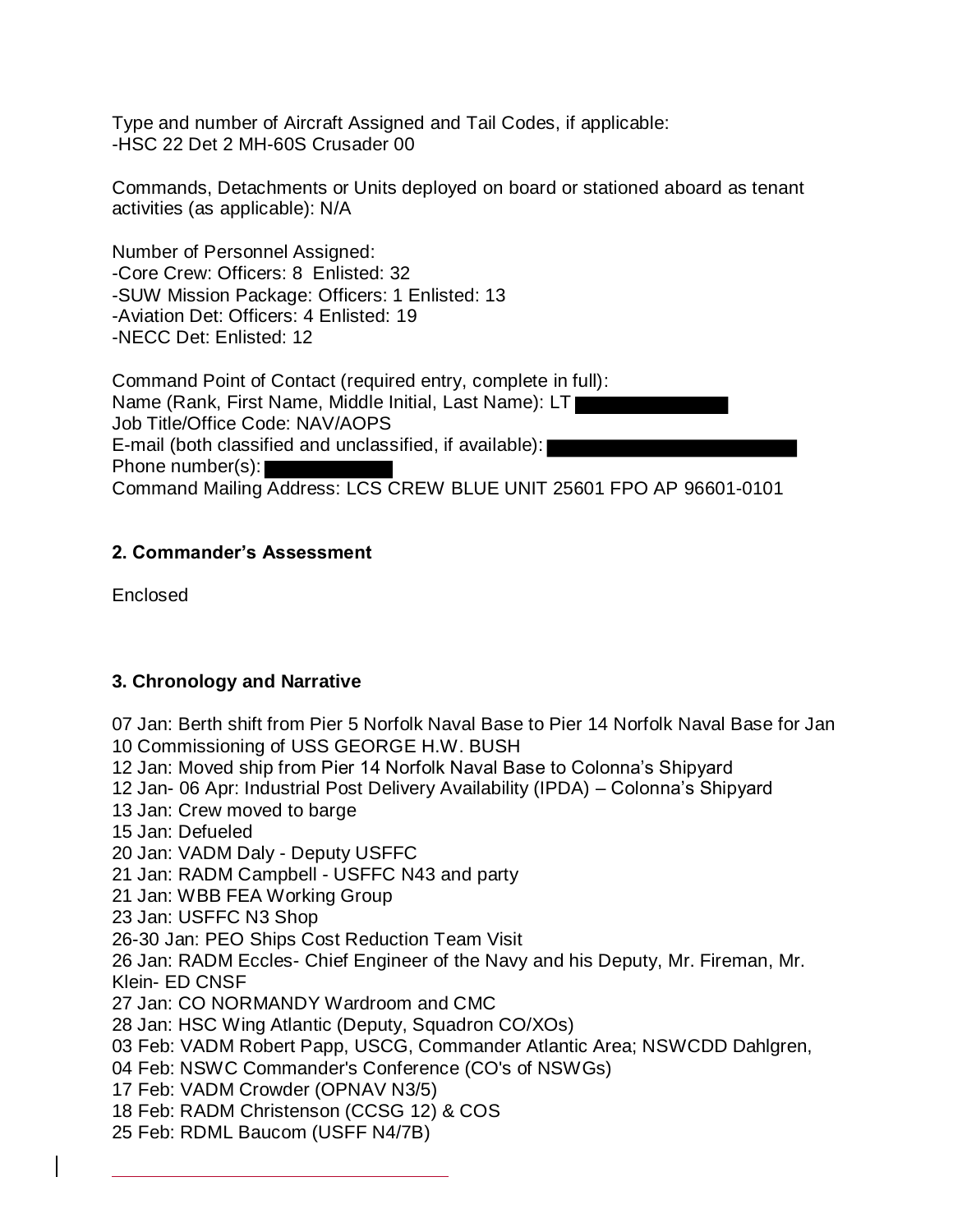2 Mar: LT (MPA) received Navy and Marine Corps Commendation Medal and he departed FREEDOM 05 Mar: RDML Quinn (CNSL) & Capt Ritter (PEO C4I, PMW 740) 09-20 Mar: Material Light-Off 14 Mar: Change of Command from CDR Gabrielson to CDR Doyle 15 Mar: Crew Swap from Blue to Gold 30 Apr: LT 's (OPS) Promotion Ceremony to LCDR 08 May: LT <sup>2</sup> S (CSO) Retirement Ceremony 15 May: SKC(SW/AW) Promotion Ceremony to SKCS & CSC(SW) Promotion Ceremony to CSCS 01 Jun: LCDR Edwards' (XO) Promotion Ceremony to CDR & LTjg 's (NAV) Promotion Ceremony to LT 10 Jun: SKCS(SW/AW) Reenlistment Ceremony 15-19 Jun: MOB-N Certification 17 Jun: Medical Certification 03-06 Aug: Crew Swap from Gold to Blue 07 Jul – 07 Sep: IPDA 2 (Colonna's Shipyard) 21 Jul: HMCS Retirement Ceremony 17-21 Aug: AVCERT 24-28 Aug: Material Assessment 8-9 Sep: Sea Trials (VACAPES) 22-26 Sep: 30MM GMM SUW Firing (VACAPES) 28 Sep-05 Oct: MH-60 Dynamic Interface Testing (VACAPES) 6 Oct: CDRE Mansergh (Deputy Director, CJOS COE) visit 9-14 Oct AD/SUW Trackex (VACAPES) 15 Oct: CO ATG San Diego visit 17 Oct: VADM Fahd (Saudi Arabian CNO) visit 18-21: Oct 30mm/RAM Live Firing Events (VACAPES) 22-27: Oct CMAV/ATFP LTT/Certification (Little Creek) 28 Oct- 01 Nov: HSC-22 Det 2 Week One Workups (WOWU) (VACAPES) 28 Oct- 08 Nov: MOB-E LTT (VACAPES) 09 Nov: Ammo Onload (Yorktown) 10-15 Nov: Maritime Security Surge (MSS) Certification (Blue) (JAX SOA) 16 Nov: Blue to Gold Crew Hot Swap (Mayport) 22 Nov: Gold to Blue Crew Hot Swap (Mayport) 26-30 Nov: PMAV 30 Nov- 06 Dec: Total Crew Training & Proficiency 05 Dec: BM3(SW) Meritorious Advancement to Second Class Petty Officer 10 Dec: Singapore CNO visit to (tentative) 11 Dec: Ammo Offload (NOB) 12 Dec- 15 Jan: CMAV (Colonna's Shipyard) 16 Dec: RADM Dunaway Visit 17 Dec: Crew Turnover Blue to Gold

#### **Dates of movements:**

07 Jan: Berth shift from Pier 5 Norfolk Naval Base to Pier 14 Norfolk Naval Base 12 Jan: From Pier 14 Norfolk Naval Base to Colonna's Shipyard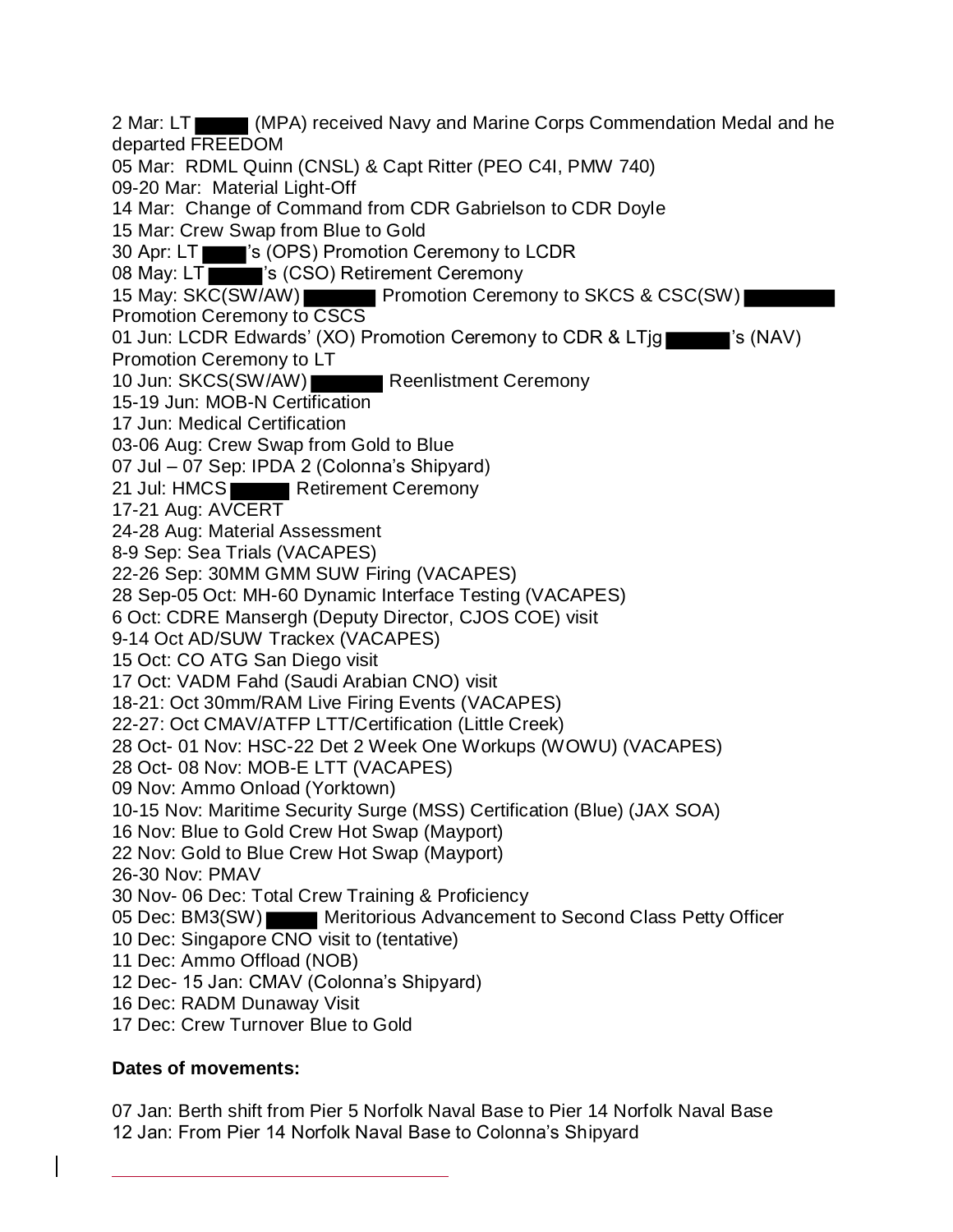8-9 Sep: Sea Trials (VACAPES) to Norfolk Naval Base 13-16 Sep: Norfolk Naval Base to VACAPES to Yorktown Weapons Station 16-18 Sep: Yorktown Weapons Station to VACAPES to Little Creek, VA 22-26 Sep: Little Creek, VA to VACAPES to Little Creek, VA 28 Sep – 05 Oct: Little Creek, VA to VACAPES to Little Creek, VA 08-15 Oct: Little Creek, VA to VACAPES to Little Creek, VA 18-21 Oct: Little Creek, VA to VACAPES to Little Creek, VA 28 Oct- 09 Nov: Little Creek, VA to VACAPES to Yorktown Weapons Station 10-11 Nov: Yorktown Weapons Station to Little Creek, VA 12-13 Nov: Little Creek, VA to Mayport, FL 14-16 Nov: Mayport, FL to JAXOPAREA to Mayport, FL 22-25 Nov: Mayport, FL to VACAPES to Little Creek, VA 30 Nov- 10 Dec: Little Creek, VA to VACAPES to Norfolk Naval Base 12 Dec: Norfolk Naval Base to Colonna's Shipyard

Local operations and training: Listed Above

Exercises and operations: Listed Above

Installation of new weapons systems or changes: 30mm Install

Major physical changes to ship: Buoyancy Tanks

Class A or B mishaps: NTR

Port visits: Mayport 16-22 Nov

Unit awards received: NTR

Reserve augmentation: NTR

Significant operational or administrative events: MOB-S MOB-N MOB-D MEDICAL CERT MOB-E QRA ATG HELO DAY DI TESTING AVCERT ARQ/AAV PDT&T C2F FPEX WOWU MSS CERT TOTAL CREW T&P IKECSG COMPTUEX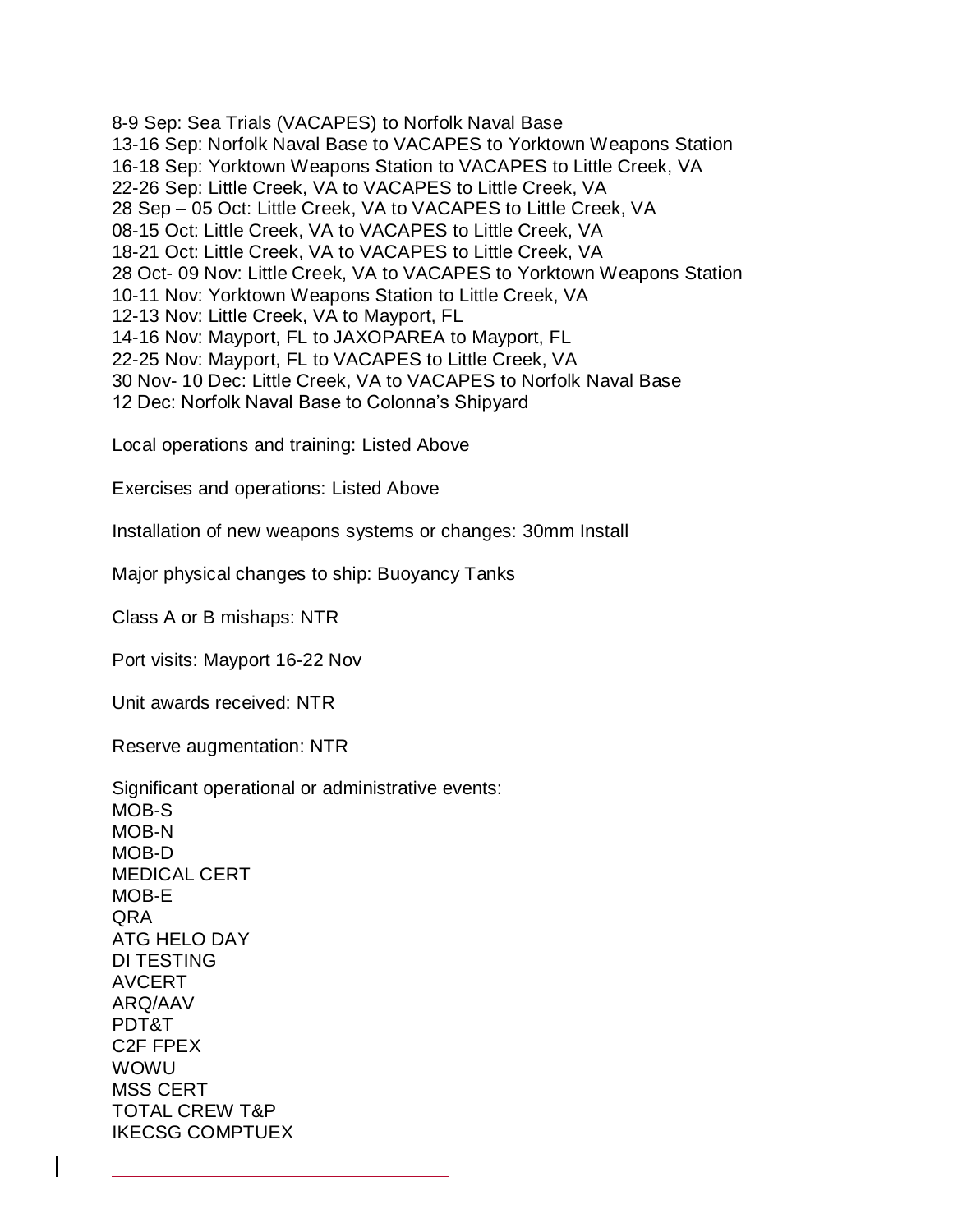## **4. Supporting Reports**

# **5. Published Documents:**

-on enclosed CD

#### **6. Photographs:**

-on enclosed CD